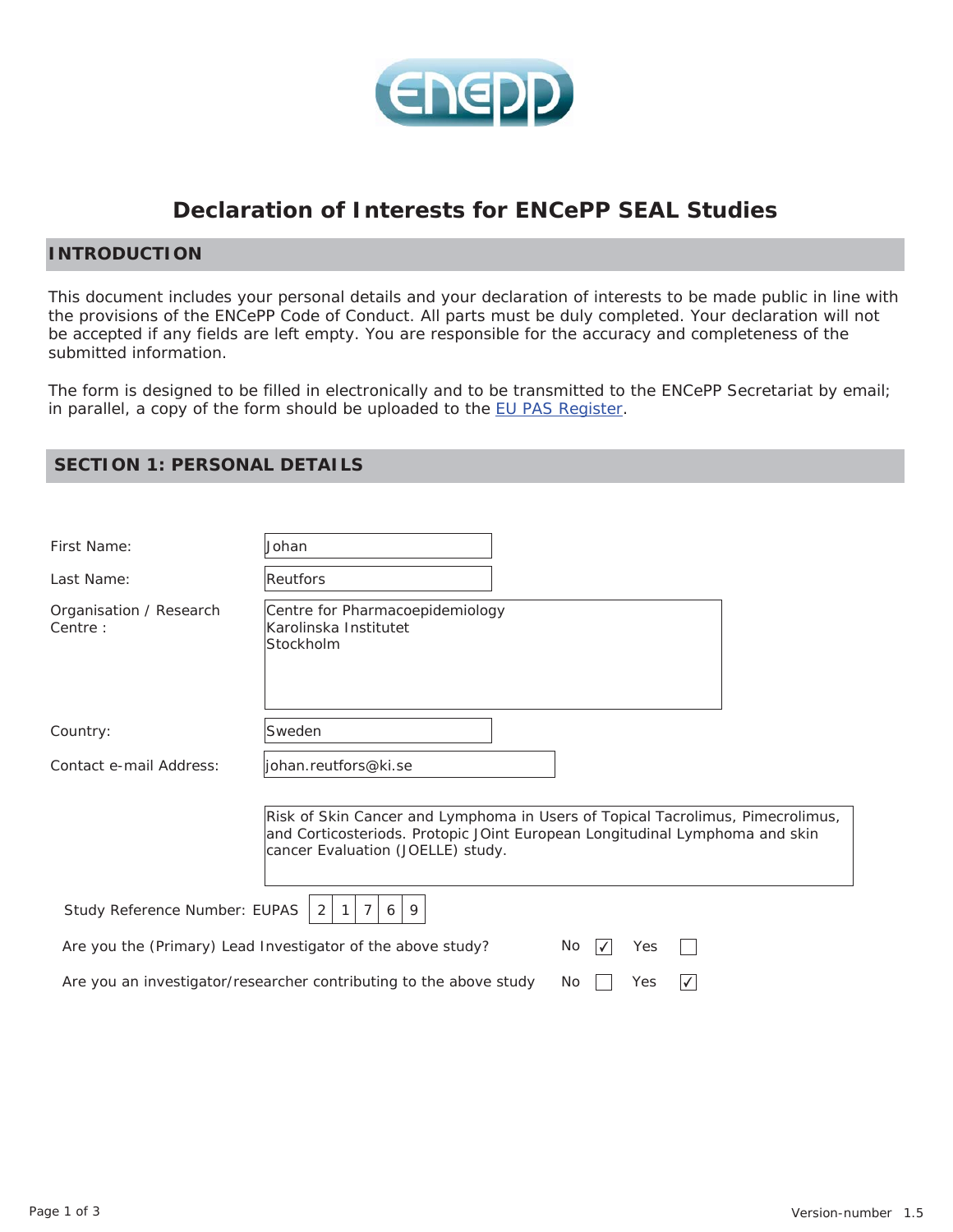#### **SECTION 2: DECLARATION OF INTERESTS RELATED TO PHARMACEUTICAL INDUSTRY**

In this section you must declare any interests in the pharmaceutical industry that you currently have or had within the past 3 years. If you have interests to declare please tick 'Yes' to the relevant questions. All questions in this part must be answered.

### **2.1 Employment**  $N_0$   $\oslash$  Yes  $\oslash$

#### **Employment in a pharmaceutical company during past 3 years of study application?**

Pharmaceutical company includes supply or service companies which contribute to research, development, production and maintenance of a medicinal product. Employment relates to salaries currently being directly paid to you by a pharmaceutical company.

### **2.2 Financial Interest**  $\qquad \qquad \mathsf{No} \quad \mathsf{No} \quad \mathsf{Yes} \quad \mathsf{On}$

#### **Financial interests in the capital of a pharmaceutical company?**

Financial interests relate to current holding of shares of a pharmaceutical company with the exclusion of independently managed investment funds/pensions schemes that are not exclusively based on the pharmaceutical sector.

### **2.3 Patent**  $\bigcap_{n=1}^{\infty} P_n$   $\bigcap_{n=1}^{\infty} P_n$   $\bigcap_{n=1}^{\infty} P_n$   $\bigcap_{n=1}^{\infty} P_n$   $\bigcap_{n=1}^{\infty} P_n$   $\bigcap_{n=1}^{\infty} P_n$

#### **Patent for a medicinal product?**

Relates to a patent for a medicinal product currently owned by either you as individual or your organisation/ research centre, and you as individual are the beneficiary.

# **2.4 Consultancy** No  $\varnothing$  Yes  $\bigcap$

#### **Consultancy for a pharmaceutical company during the past 3 years of study application?**

Consultancy refers to provision of advice or services to a pharmaceutical company excluding the concerned study and including but not limited to reviewing activities, data monitoring, statistical analysis, end point committees, regardless of contractual arrangements or any form of remuneration such as consulting fees or honoraria. Note that conference/seminar attendance is not considered a consultancy but should be indicated if subject to fee or honorarium.

# **2.5 Strategic Advisory Role** No ⊘ Yes ○

#### **Strategic Advisory role on activities of a pharmaceutical company during the past 3 years of study application?**

Participation with the right to vote on/influence the output in a (scientific) advisory board/steering committee with the role of providing advice/expressing opinions on the future strategy, direction or development activities of a pharmaceutical company either in terms of general or product-related strategy, regardless of contractual arrangements or any form of remuneration.

# **2.6 Grant / Funding**  $N_0$  (  $\gamma$  Yes  $\widehat{Q}$

#### **Grant/funding from a pharmaceutical company other than funds contemplated in the concerned study contract?**

Refers to a grant or funding from a pharmaceutical company which is currently being received by your research group, irrespective of whether you are employed or a volunteer, and you receive no personal gain.

Please specify the pharmaceutical company:

| Name of Pharmaceutical Company | Comments                        |  |
|--------------------------------|---------------------------------|--|
| AbbVie                         | Post-authorization safety study |  |
| Astellas                       | Post-authorization safety study |  |
| Bayer                          | Drug utilization study          |  |
| <b>Janssen</b>                 | Post-authorization safety study |  |
| Leo Pharma                     | Post-authorization safety study |  |
| Pfizer                         | Post-authorization safety study |  |

# **SECTION 3: ANY OTHER INTERESTS** No  $\varnothing$  Yes  $\bigcap$

**In this section you should declare any other interests to be made known to the public.**